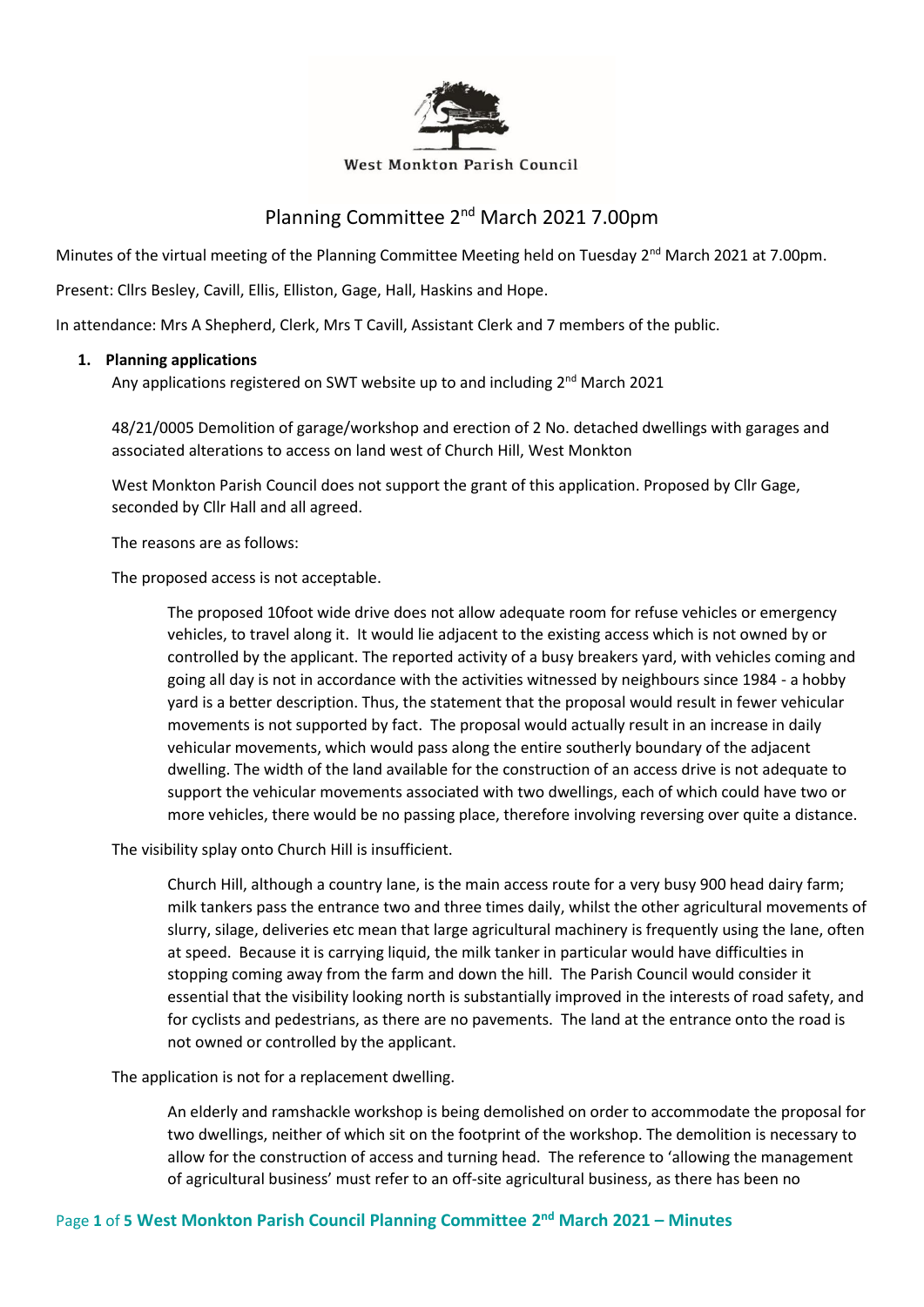agricultural business based on the site since its purchase by the previous owner in the 1980's (although may be referenced as agricultural in title deeds).

The application represents overdevelopment of the site.

The proposal shows two dwellings in very close proximity of each other. The profile shows that the proposed dwellings would overlook the adjacent properties at the Coach House and Weathervane, and Monkton House.

#### Drainage.

The field slopes quite steeply, 8–9 metres from top to bottom of the site, which is not reflected in the drawings, and is locally known to be very wet in its south western corner. It is known that the previous owner found parts of the field to be unusable for up to four months of the year. Therefore, there are concerns about the practicality of the location of the sewage treatment plant and the outflow of treated water into this part of the site, and the direction of surface water run-off into the same area of the field. If the saturation of the field is increased it will impact on the neighbouring gardens to the south of the site.

The visual amenity will be impacted by the material finish.

### Sustainable transport.

It is stated that there is access to facilities and bus routes in Monkton Heathfield. It is unlikely this would offer a practical solution to sustainable transport since the nearest bus route would be at Monkton Elm, a 23-minute walk of some 1.2 miles down a steep hill, and returning up a steep hill. Shops, and other amenities are even further way, for example the Primary School is 1.5 miles away. The route to be followed is along narrow lanes which have no footpaths.

### Soil contamination.

Given the previous use of the land since 1980's it would be prudent for the soil to be checked for contamination.

#### Tree protection.

The application proposes the removal of 24 trees and outlines measures to deliver biodiversity net gain on the site. The Parish Council would seek to have tree preservation orders placed on the current remaining significant trees and hedges on the site in order to protect the current biodiversity of the site.

48/21/0006/LEW Application for a Lawful Development Certificate for the existing change of use of land from agricultural to domestic garden at Uplands, Church Hill, West Monkton After some discussion it was agreed to support the grant of this application, proposed by Cllr Hall, seconded by Cllr Elliston, and all agreed.

48/21/0007 Erection of a single storey extension to the rear of 49 Farriers Green, Monkton Heathfield. The Parish Council has no comment to make on this application, proposed by Cllr Besley, seconded by Cllr Cavill and all agreed.

48/20/0060 Replacement of conservatory with the erection of a single storey extension to the rear with conversion of garage into ancillary accommodation at 44 St Quintin Park, Bathpool Omission of rear raised patio area, removal of corner windows on rear elevation. Amendments noted, there is no substantial change. The Parish Council supported the previous application and supports the amendments, without further comment, proposed by Cllr Elliston, seconded by Cllr Hope and all agreed.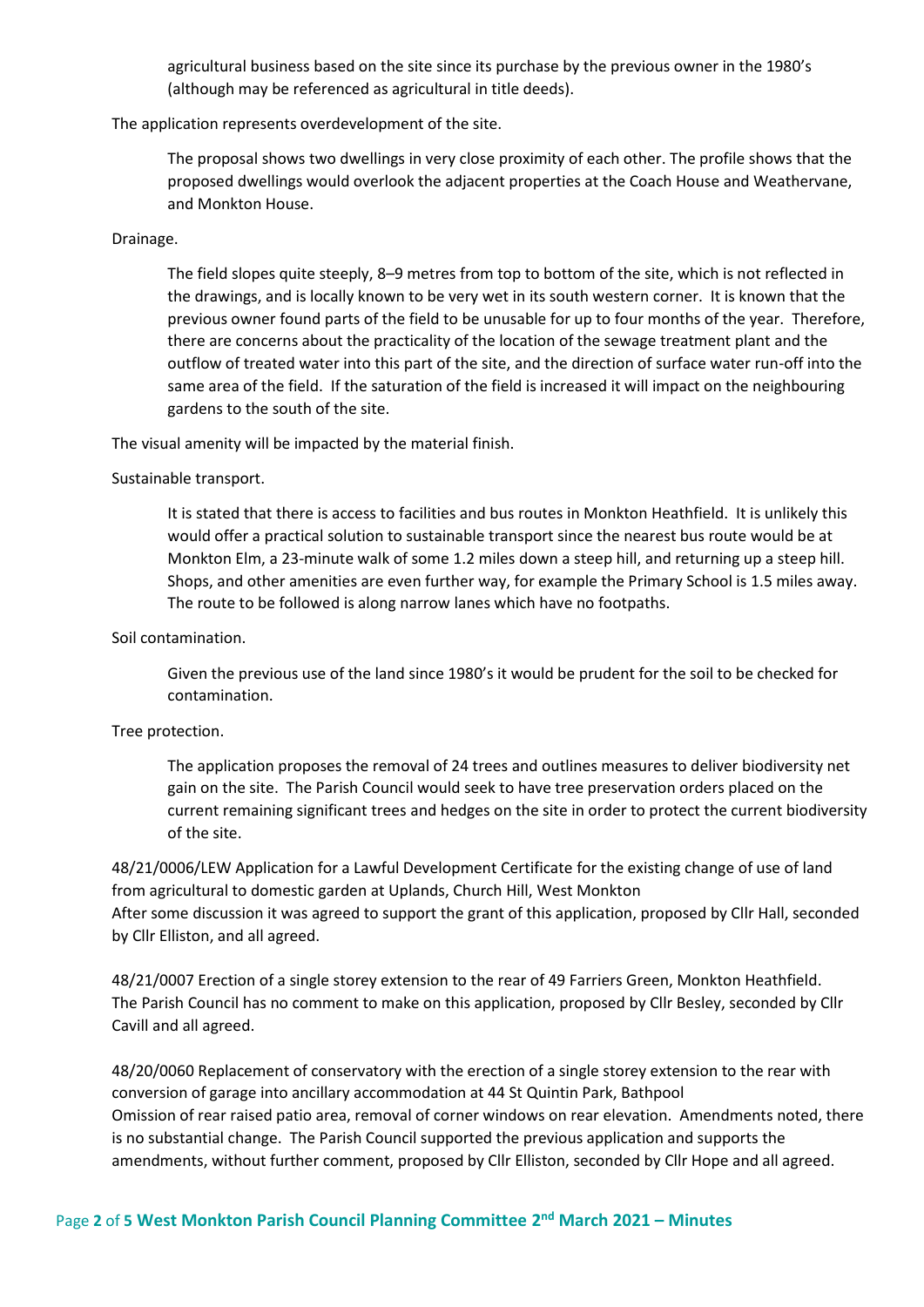48/21/0008 Erection of 1 No. detached dwelling with detached garage and associated works at the walled gardens at Nigella, Church Hill, West Monkton

West Monkton Parish Council does not support the grant of this application, proposed by Cllr Besley, seconded by Cllr Cavill and all agreed.

The reasons are as follows.

### Access.

The access onto Church Hill from the private shared drive, which is not in the ownership or control of the applicant, is poor, meeting Church Hill at 90 degrees. The visibility splay is reduced by the stone walls bordering the access road. Owing to the substantial dwelling proposed for the site there is a likelihood of two or three additional cars using the access onto Church Hill on a regular basis. Church Hill is used as the main route to a large 900 head dairy farm, as such, the road is frequently used by heavy agricultural vehicles such as milk tanker (two or three times daily) silage trailers, slurry spreaders, and other agricultural deliveries. There is no footpath, and the road is used by cyclists and pedestrians as part of the footpath network around West Monkton.

#### Size.

The proposed dwelling is a substantial 4 bedroomed building that occupies a very significant part of the site, to the extent that it is too large for the site.

### Materials and design.

The design is out of keeping with the area, and of little architectural merit.

### Impact on neighbours.

The height of the proposed building, although cognizant of the height of the walls is such that, owing to the topography of the area, overlooks the neighbours lower down the hill, Bartons, Mulberry House, Windflower. The relative heights of the proposed dwelling and its neighbours does not appear to be shown correctly on the elevations presented.

### Conservation wall.

The history of the wall is well documented. The location of the proposed dwelling is very close to the listed wall. Has the Conservation Officer expressed a view on the proximity of the proposed dwelling to the listed structure?

#### Notification to note

14/21/0002/HR Proposal: Notification to remove 44 metres of hedgerow on land to the rear of Coombe Water, Coombe Lane, West Monkton Application Type: Hedgerow Removal Notice Grid Reference: 326887.129358. Noted.

#### Planning Enforcement

E/0032/48/21 Breach of Condition 6 of Planning Permission ref 48/07/0006 – Surface and foul water drainage arrangements. Further correspondence to determine exactly what this enforcement refers.

**2. Village Envelopes / settlement boundaries - Review** <https://www.somersetwestandtaunton.gov.uk/media/1072/sadmp-adopted-2016-maps.pdf>

The West Monkton Village Envelope / Settlement Boundary, a copy of which was circulated in advance of the meeting, was viewed and discussed.

# Page **3** of **5 West Monkton Parish Council Planning Committee 2 nd March 2021 – Minutes**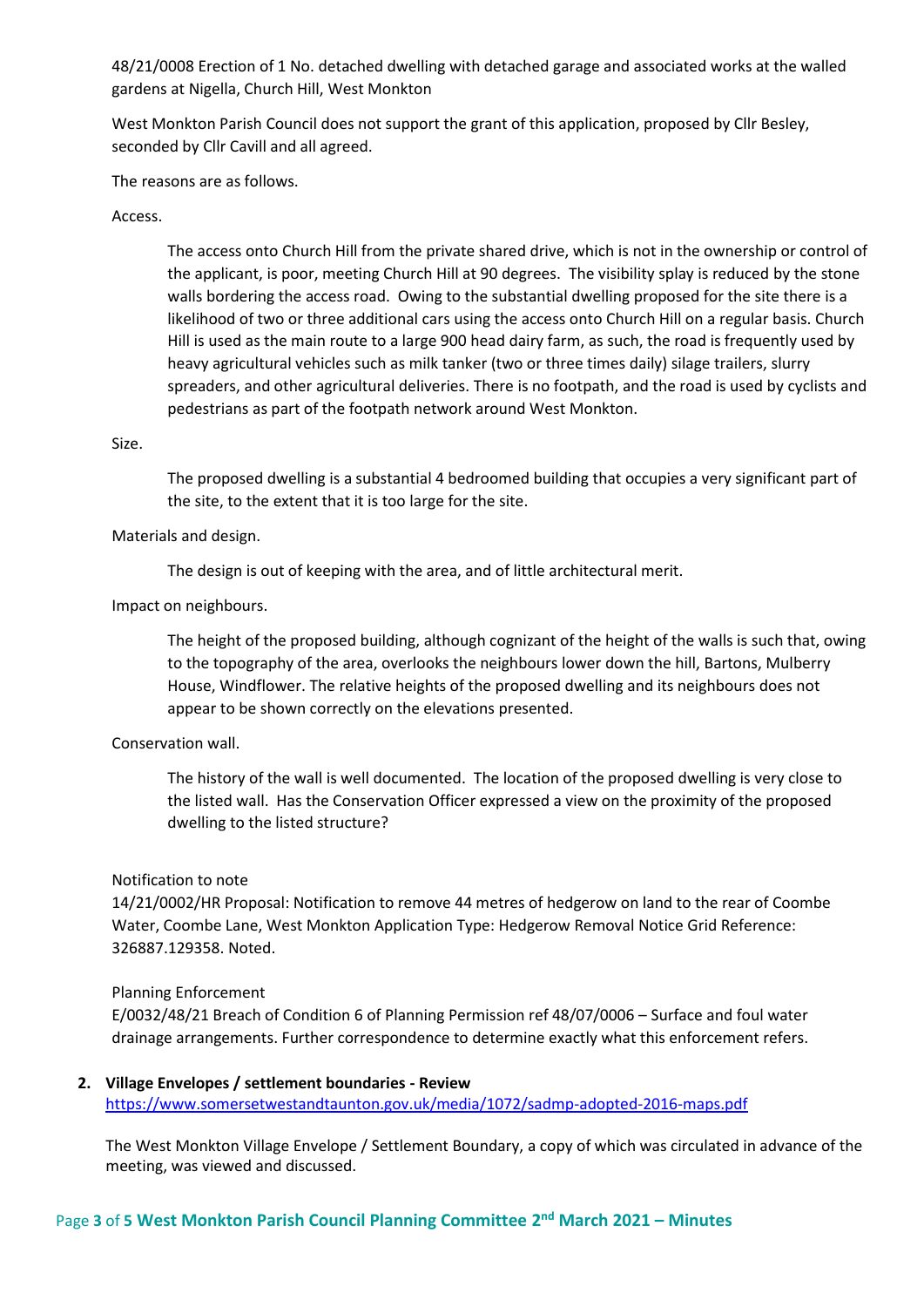Cllr Cavill advised that the settlement boundary was last reviewed in the 1990s by the District Council and settlement boundaries are likely to be reviewed as part of the existing Local Plan review by the District Council. Because the West Somerset Local Plan doesn't have settlement boundaries, it could be possible that the settlement boundaries for the Taunton Deane area are removed in the new Somerset West and Taunton Local Plan.

A discussion followed about the extent of the village envelope / settlement boundary and the landscape line; the area to the north of the landscape line is considered as open countryside and development would not normally be permitted.

Cllr Gage put forward a proposal, amended by Cllr Besley that any new residential development outside the village envelope will not be supported by the Parish Council unless there was very good reason or benefits to the village.

The proposal was not seconded.

The Parish Council will continue to consider each planning application on its own merits and make comments accordingly.

# **3. Land next to Old West Monkton Primary School Update**

Cllr Haskins provided an update on the enquiries about the land next to the Old West Monkton Primary School. The land is owned by SCC but is earmarked for future educational purposes / use by Heathfield School.

This means that the Parish Council can't acquire ownership of the land but leasing the land to develop a BMX track maybe an option.

A discussion followed about the cost of installing a BMX track and the safety requirements / insurance / liabilities that the Parish Council would be responsible for.

It was noted that Cllr David Fothergill has provided permission for the Parish Council to clear the brambles / vegetation on site already without the land needing to be acquired or leased by the Parish Council. It was agreed to clear the brambles /vegetation in the first instance. Cllr Besley to obtain a quote for the works to be agreed at the Parish Council meeting next week.

Once the vegetation is cleared the Parish Council will give further consideration about what to do with the site.

# **4. Defibrillator Update**

Cllr Hall confirmed that the Defibrillator is ready to install once the Tacchi Morris Management Committee have given authorisation.

# **5. Sports Pitches Update**

Cllr Hall confirmed that a meeting is scheduled to take place tomorrow, 3<sup>rd</sup> March at 2pm with Gareth Clifford and Ann Rhodes at SWT about the pre-planning advice received and to agree the next steps required to proceed with a change of use planning application. Feedback from the meeting will be provided at the Parish Council meeting next week.

Cllr Hall also reported that Persimmon has confirmed the Developer S106 contribution in writing in respect of the pitches.

# **6. Neighbourhood Plan Progress Update**

Assistant Clerk confirmed that the Regulation 14 consultation period on the reviewed NP commenced on 22<sup>nd</sup> February and will run for 9 weeks until 30<sup>th</sup> April. Over 500 emails have been sent out inviting comments. A couple of responses have already been received; it is likely that responses from Developers will be received later in the consultation period.

Ann Rhodes, SWT has confirmed that a newspaper advert advertising the consultation is not required.

# **7. Consultations**

Any consultations received up to and including 2<sup>nd</sup> March 2021

- Responses to the following consultations were agreed and submitted at the meeting:
- The UK Government has set a target of net zero emissions by 2050. PSE Online Data Gathering Exercise

# Page **4** of **5 West Monkton Parish Council Planning Committee 2 nd March 2021 – Minutes**